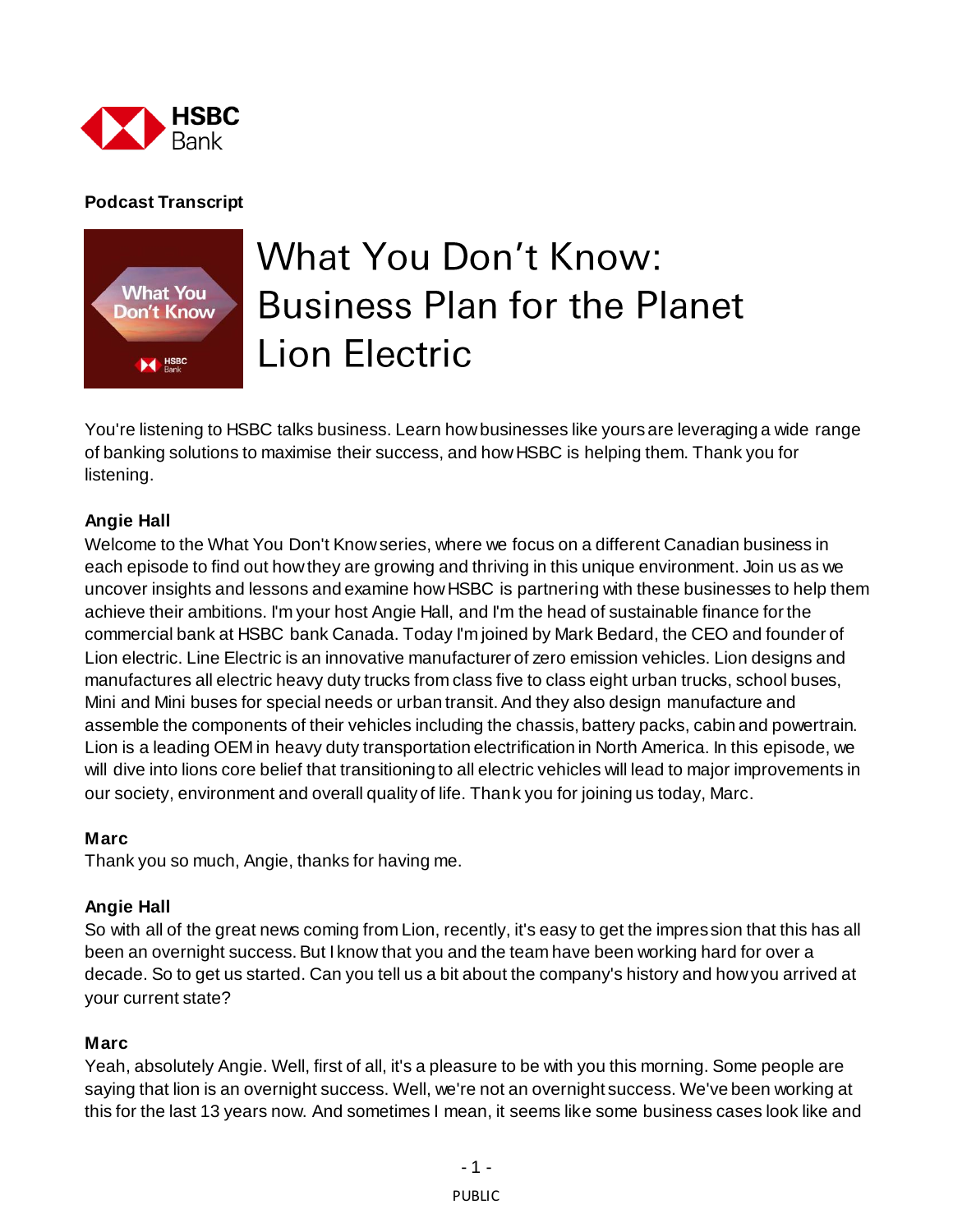overthought. And it's not the client. I mean, we've been doing this for so long, we looked at CNG, LNG, propane, fuel cells, all of those technologies, and we've made the decision in 2010, that everything we will be doing will be electric. And when we're saying electric, it's everything purpose built to be electric means that no, we don't believe in retrofits, and we don't do hybrids. Neither. So we've made that decision a long time ago. And we're glad that we've made the decision. And that's probably the main reason Angie, why, you know, we are where we are today.

# **Angie Hall**

That's really interesting in that I'm sure a lot of our listeners are aware that transportation is one of the largest sources of air pollution in Canada, representing approximately a quarter of our total greenhouse gas emissions, which is also in line with what we're seeing from the US. And some good news is that we're seeing the increase in electric vehicle adoption. However, some of the highest polluting vehicle s are those used for commercial purposes. So I'm curious about your perspective on the current situation, kind of that that decision you took back in 2010? And what you're hearing from customers about what they expect to see coming in the next five to 10 years in terms of their own needs?

# **Marc**

Yeah, that's a great question. And the good news is that this change is actually happening right now as we speak. And we can see that in the dialogue we're having with customers, those dialogues are really accelerating right now. And not only with customers, we see governments around the world making commitments to carbon neutrality with very aggressive goals. In just the next few decades, you've heard, you know, a lot of things in the United States with mainly governor in some states as well, same thing in Canada. You heard Mr. Trudeau just a few months ago, and making major commitments, but also at the province level. So there's a lot of money right now being invested into this goal. And we feel this is the way to go. You said it at the beginning. We're building electric trucks and buses, and those trucks and buses, they can go up to 400 kilometres on a single charge. And in our opinion, right now, anyone looking at freight routes of less than 400 kilometres should be going electric, there is no rational right now, for most of those operators to not go electric. So we're proud that this is what the customers are thinking, but also the are being supported by governments also. And this is a very good news.

## **Angie Hall**

Something we hear a lot about, is that upfront sticker price on electric vehicles, and I'm curious to hear your views on total cost of ownership and in some of the innovations that make Lions vehicles, not only green, but also commercially viable.

# **Marc**

Yeah, well, the total cost of ownership is something very key. Angie, you're absolutely right. I mean, the sticker price is higher with electric buses and trucks. But you can not only look at the upfront costs, you need to take a look at everything and that will include the cost of energy, and that will also include the maintenance. The good news is that in most of the cases, right now, the total cost of ownership is very, very favourable, on average, you're saving 80% on the energy cost depending on what provinces or what states you are in and about 60% on all the maintenance costs. So the total cost of ownership is a great news. And yeah, you were asking about the innovations. I mean, there's so many innovations that we went through over the last 13 years. One of them is the materials we are using. And this is how we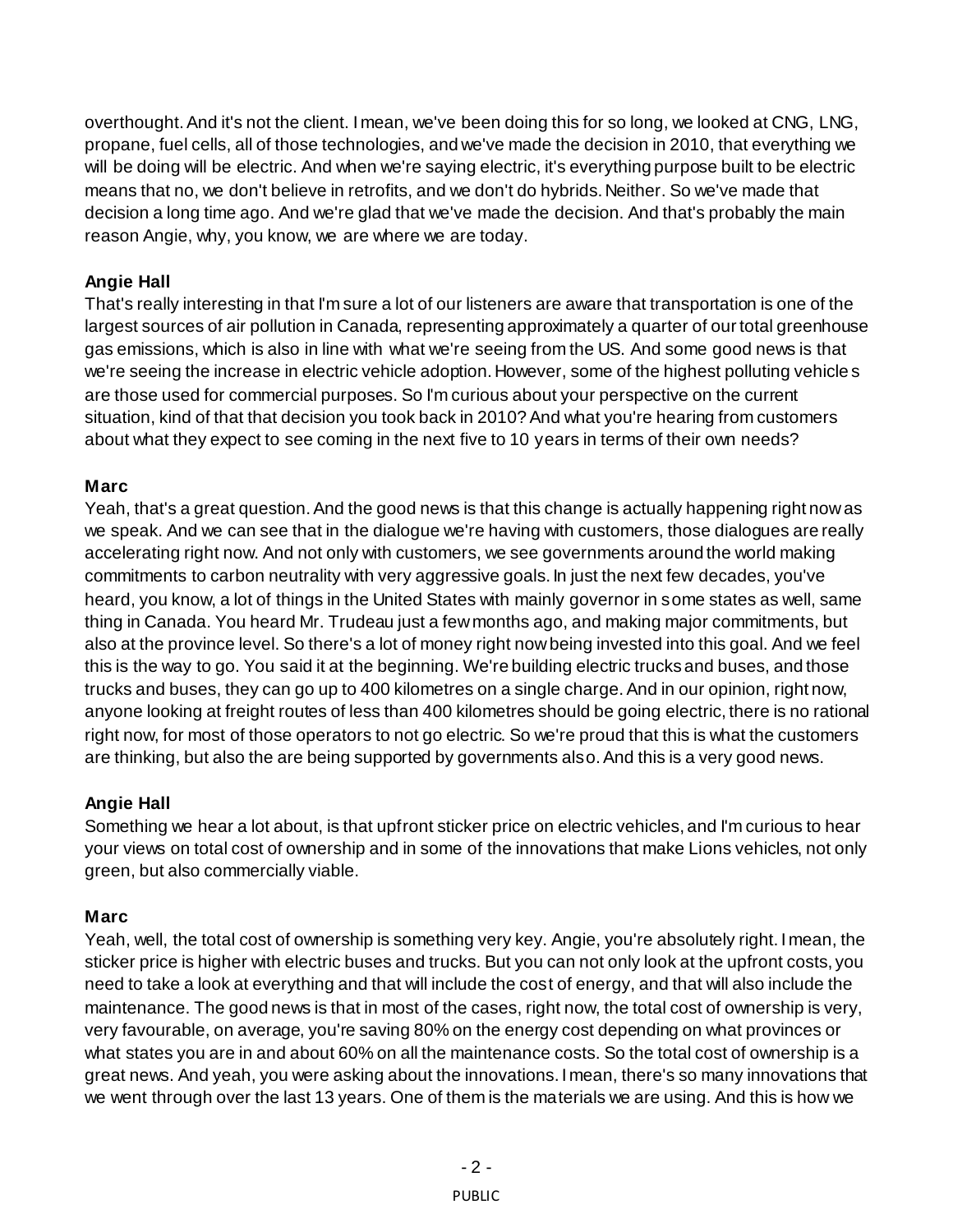started in 2008, we're using a lot of composite materials, and it makes the buses and the trucks lighter, it makes them rust proof as well. And there was like over 100 innovations, when we started the business in 2008, it took us about three years to put to market those 100 innovations. And after that, when we made the decision that we will go electric, big decisions we made, as I was saying earlier, is that everything we're doing is purpose built to be electric. And it's 100%. Electric, no hybrids, only one or 2% electric vehicles. But also we don't make compromise on anything like we don't do retrofits, neither. And we have also developed a lot of the technologies like the battery management system, the BMS, and also the battery thermal management system, the BTMs. And this is what we are using in our batteries right now. And that's one of the reason I mean, with all the data we've been able to collect throughout those years. That's one of the reason why our technology is a state of the art technology as we speak, there is no way that you can catch up on those technologies. I mean, if you just start, you know, working on them, it's going to take many, many years. The good thing at Lion is that we've been doing this on electric buses and trucks for over 10 years already.

# **Angie Hall**

The decision to go fully electric in 2010 feels like an incredibly bold choice that was made by the team. So I'm wondering if you can take us back to the management table and the conversations that were going on there. And I'm curious to hear a bit about what kind of sustainability impact you think you'll be able to have as a result of that decision? And what the flavour of those conversations were?

# **Marc**

Oh, my God. I mean, maybe people were thinking in 2010, when we've made the decision. I mean, the people were thinking that we were just crazy. Most of the people had no idea what Tesla was, I was mentioning Tesla to some people in 2010. And you probably remember the stage where Tesla was in 2010, which is very different from, you know, obviously where they are today. Yeah, so we wer e looking at everything, obviously, we were looking at diesel, CNG, LNG, propane, hydrogen, obviously electric as well. And we determined as early as 2010, that in our opinion, electric will be the winner. And we were thinking is there going to be only one winner, if we're looking at the long term, we think it's going to be electric, when we're looking at short term, we knew that it will take you know, many, many years before electric will be determined as the winner. But now we clearly see that the market is going electric and one of the driver for Lion back then we started with the school buses. And for me and Jimmy, there was no way that we should put our kids in diesel buses. And I know that you know, we manufacture diesel buses at the beginning to start with because you know, we had to pay the bills. And also there was a lot of other innovations that we were going through. And when you're serious about you know, doing something right in electric, it's going to take you many, many years, like 5, 6, 7 year s to do a purpose built bus and track. But I wanted to get rid of those diesel buses, and I wanted to make sure that our kids will stop breathing those diesel fumes, and not only the diesel fumes, but also propane fumes, which are you know, almost the same. So basically, we wanted to reinvent the word of medium and heavy duty transportation. And that shift was natural for us. And when we made the decision in 2010, you're absolutely right. I mean, it's it sounds like it was very aggressive. But now we're so glad that we did it in 2010. Because there's so many things we've done since like, I've been over 13 million kilometres on the road. And we've learned so much that we're proud we did that back then.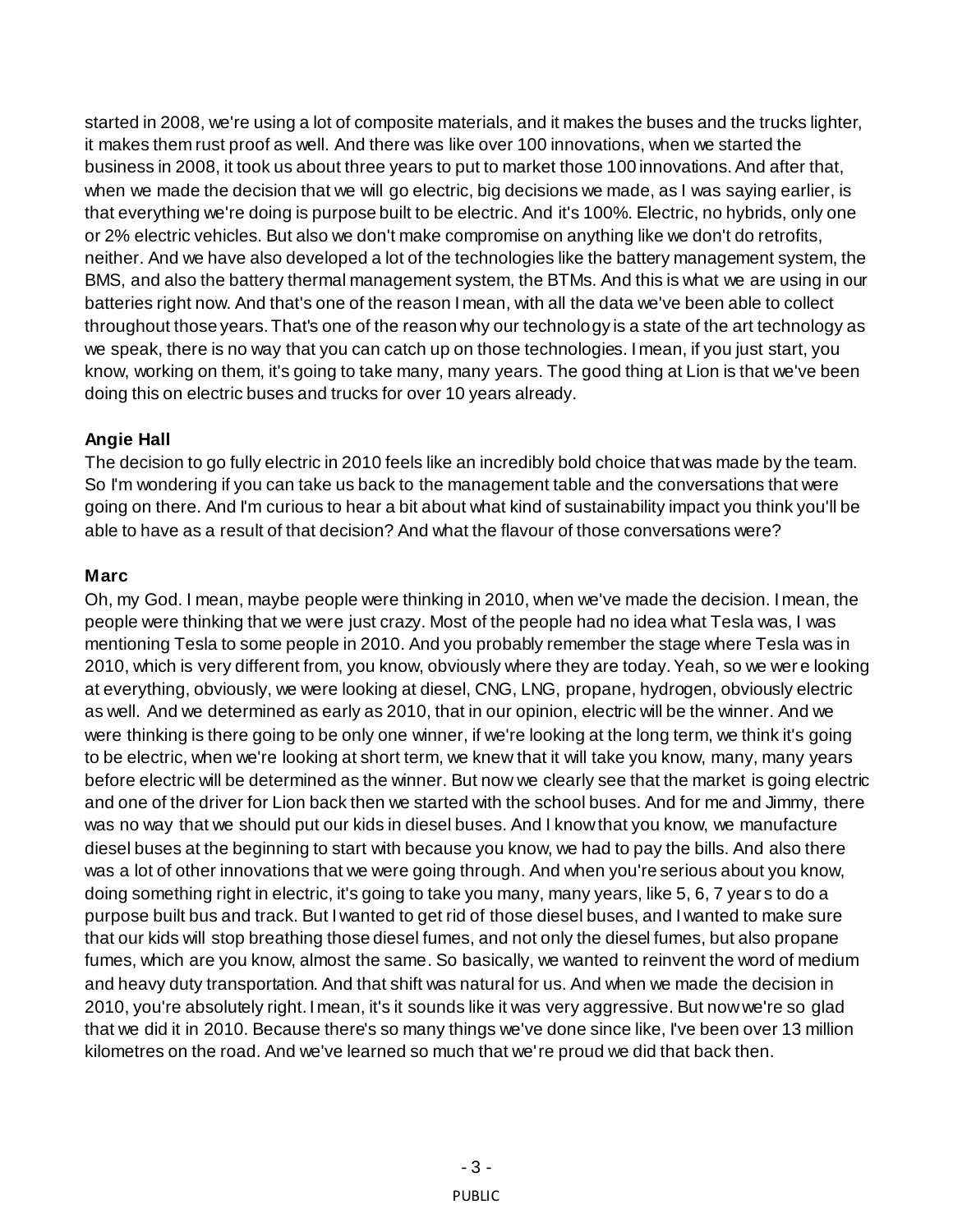## **Angie Hall**

I think it's a sentiment that all of us can relate to the idea of of school buses not producing emissions around around children across the world, really. And I know we've got a local group of school kids here in in BC that are advocating for their own municipality to be adopting electrical in the school buses. And so that momentum is just really incredible. And looking at the order book. It's clearly very healthy in the school bus division and growing demand for the truck products. So I'm curious, are you thinking about further product offerings are really concentrating on what you've already brought to the market.

#### **Marc**

School bus for us is the driver for the next few years. But also we've decided to do some electric trucks. When you look underneath a school bus or an electric school bus, you have a chassis that we call a class seven. So going from this electric school bus into a purpose built electric truck took us about five, six years, because we've never taken any shortcuts, but it's kind of a natural segue for us to do that. And you mentioned I mean, the amount of GHG that are you know, coming from heavy duty transportation and you're out totally right. I mean, it's a great thing that we're doing what we're doing for the kids. But also, we need to do our shirts for the society. And we decided to invest a lot of time, and resources and money into electric trucks as well. And this is what we're doing now. So class five plus six plus seven plus eight electric trucks. And when you're looking at the total addressable market, of those electric trucks with a range of 400 kilometres on a single charge, well, the town the total addressable market is huge. So we were thinking that, you know, most of the clients will go with electric trucks within the next few years. I mean, it's a huge, huge step forward for the society. So same kind of thinking that we're having for the school buses, we're doing this for the trucks. And when you're thinking of the trucks that we're putting to market, the reefer trucks is one of the truck that we are putting to market but there is also the bucket truck, and the bucket truck, we're selling them to utilities. So what's more natural than for a manufacturer of electricity to use electric trucks. And while those trucks are not only good energy for the environment, I mean, they are also silent, silent trucks, you probably remember the last time that you know a bucket truck was doing some work close to your home, and that you are hearing this diesel idle for hours an hour. So to us, again, it doesn't make any sense. And the same thing for the refuse trucks. So the refuse trucks are totally silent, as well. So all of those trucks that we are seeing on a daily basis will become electric. And at Lion, we already offer many of those trucks, including the refuse truck, and including the bucket truck as well.

#### **Angie Hall**

That's an interesting point. I think when we talk about air pollution, everybody always thinks about greenhouse gas emissions, which is obviously a critical piece of what your products help to address. But that issue of noise pollution, as well. And when we think about our urban centres, the impact not only on individual's quality of life, but also our natural environment, there are huge benefits to be gained from removing that noise pollution. So it's a great point to call out. It's obvious as all of these products that are coming to market that there's a need for increased production. And I know the company has announced a new facility in Joliet, Illinois, which sounds like it's coming along quite nicely. And I'm curious how this fits with your plans for market expansion.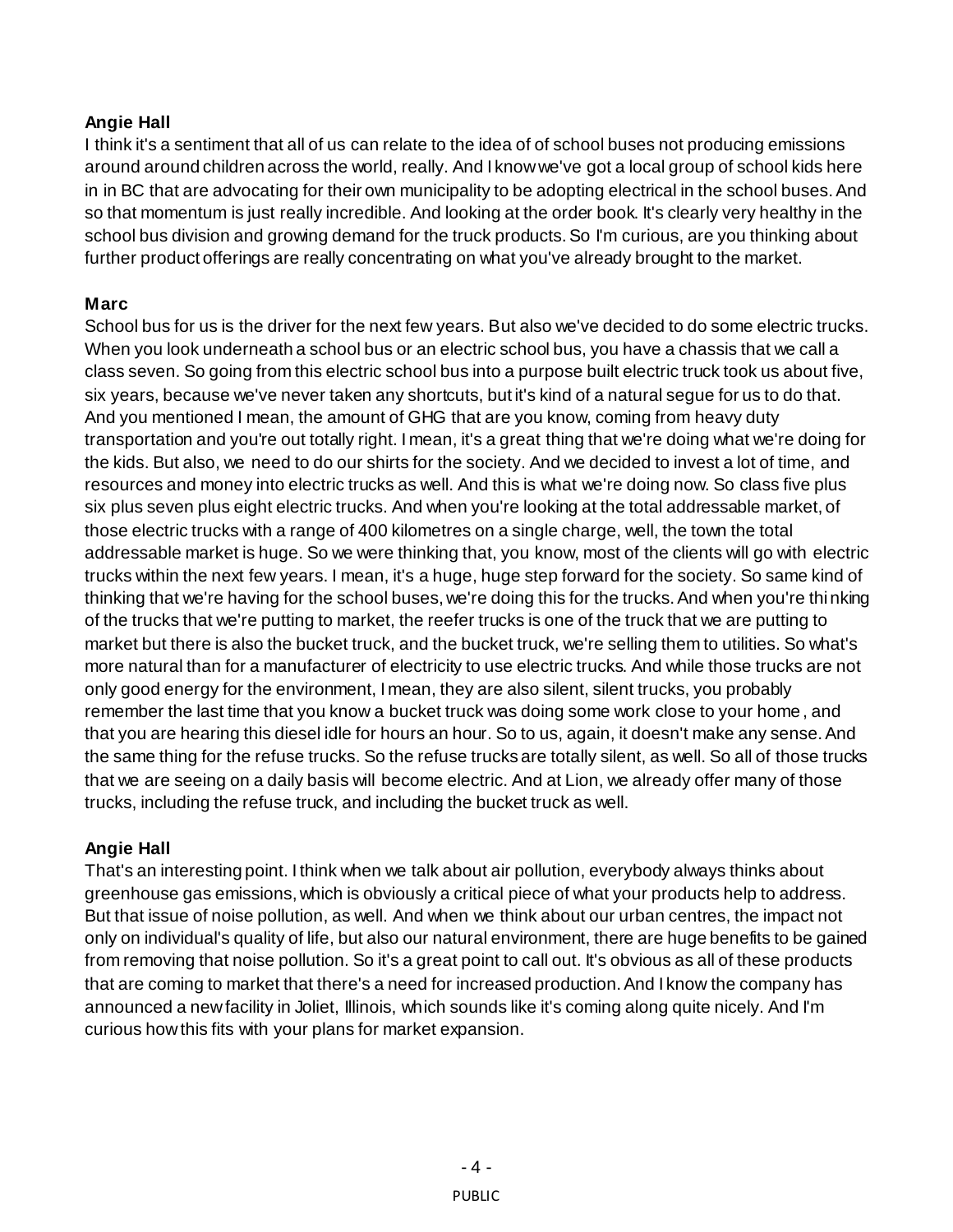### **Marc**

Yeah, again, this is a very big decision that we took many, many years ago, and we are manufacturing on the Canadian side right now. And our thinking is very simple. Basically, you manufacture the buses and trucks and the country, or you will be selling them. And so far, we've been manufacturing in Canada, for the old Canadian and the US market as well. And well, understanding that also some subsidies, you know, when some public money is being invested right now, in Canada, at the province level, at the federal level, but also in the United States, at the federal level, at the state level, at the country level at the city level. Many times, there is no doubt in our mind that we need to manufacture on the US side as well. And we're proud that we will start doing that in the second half of next year. You mentioned that we selected Illinois, as being the state where we will be building this factory. In fact, this factory is at 25% done right now, and we're talking about via the shell building. So it's exciting. I mean, we will take the ownership of this building. Within the next few months, we've already started to hire, we have some people that are working at the Montreal factory that will be going to work in the United States for a couple of years. Also, this will be a very big factory, the manufacturing capacity will be 20,000 units per year. And we will be manufacturing all the lion models that we are selling in the United States. So that will include the lion 567, and eight trucks, as well as all the buses and school buses that we are selling. It's a very big factory. It's a 900,000 square foot factory. In fact, it's going to be the largest fully dedicated factory to Evie for the medium and heavy duty transportation. So this is exciting. And again, Angie, this is showing how serious we are about, you know, getting into this market, and making sure that all the customers that want to use electric trucks and buses will be able to get them in a timely manner. So the total manufacturing capacity of Lion will be 20,000 in the United States, and 2500 in Canada for a total of very close to 23,000 units. So this is very exciting.

#### **Angie Hall**

I have to agree incredibly exciting development and on the theme of bold management decisions. I'm also wondering about the decision taken to really own your whole supply chain and the recent announcement around building a battery manufacturing plant and Innovation Centre here in Canada. When I think about all the supply chain challenges we've seen as a result of the pandemic. I'm wondering how important will this facility be for Lions supply chain and to secure the future strategy?

#### **Marc**

You're absolutely right. It's going to be a huge advantage for us. Not to mention the vertical integration, we are doing this as a main piece of that. And adding the ownership of our own battery manufacturing brings all kinds of benefits. Obviously, we're more vertically integrated, we're less exposed to all the fluctuations in the global battery market. And that includes the potential battery shortage that is happening as we speak. And this is also important to consider that the EV market will be accelerating and we want to make sure that we will have enough batteries to make sure that we will get enough batteries for all the vehicles we will be manufacturing, this factory that we will be building very close to the one we have in Montreal right now. In Mirabelle, the manufacturing capacity is five gigawatt hours. So five gigawatt hours to give you an idea, it's enough to electrify up to 14,000, of the Lion electric vehicles. So it's a huge investment we are making, but we are controlling the supply chain. One th ing to keep in mind also, when g is that, you know, we have been manufacturing our own batteries for many, many years, we started manufacturing them when we started, you know, selling our electric buses in 2016. But basically, we're going to the next level, and to the next level means a huge manufacturing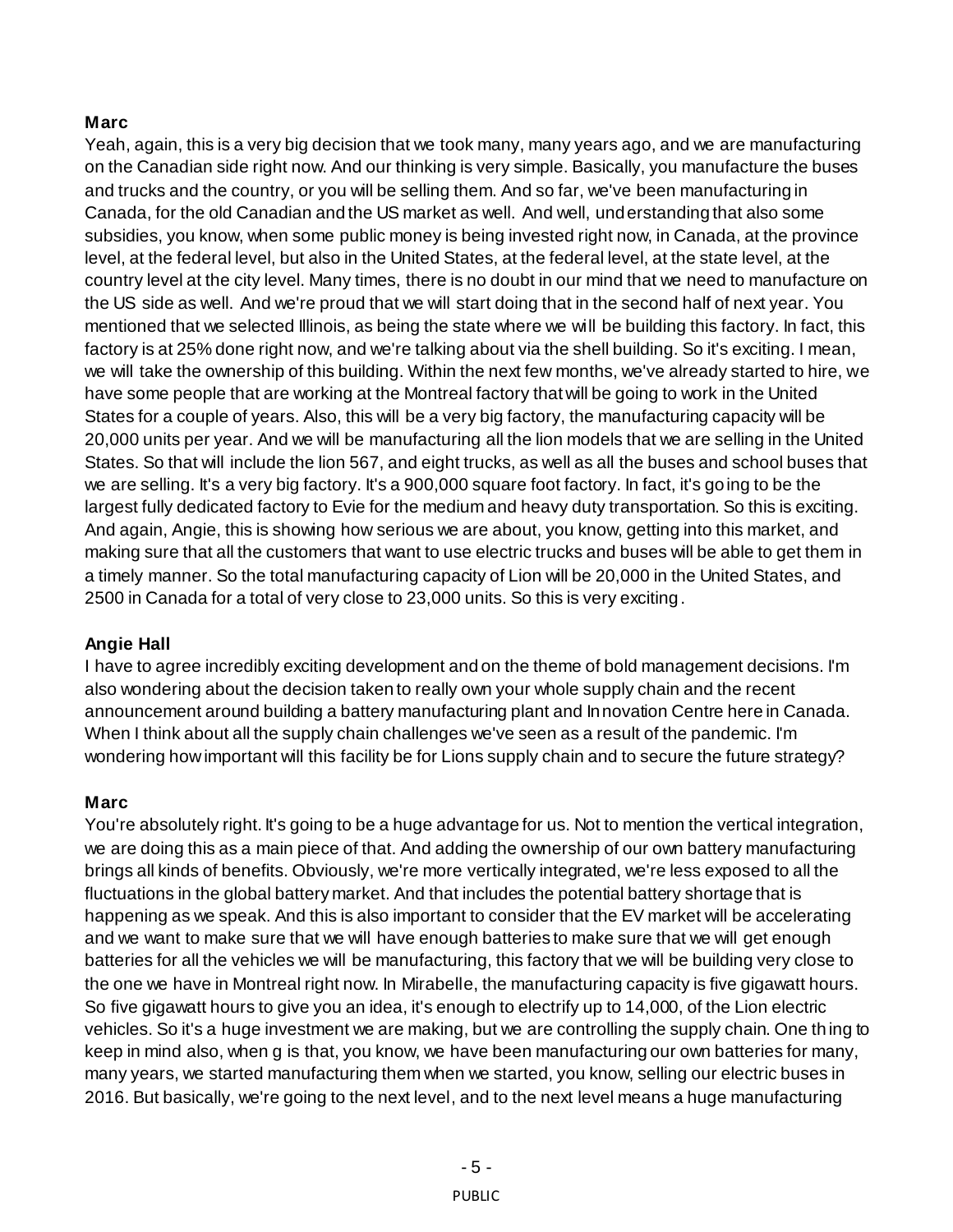capacity. But also, we are controlling the design of the batteries. And when we understand you know that we're always looking for the perfect weight and balance on all of our vehicles, this is the way to d o that. And also we're making sure that we will be able to maximise the number of kilowatt hour that we're putting on our vehicles. And this is what the operators are looking for. So for all those reasons, we've decided to invest, you know, in our own batteries.

## **Angie Hall**

You've really seen those 13 years of R&D paying off. And it's really incredible to see the accomplishments all really coming together at once. Pivoting a little bit here, I'm wondering where you see the role of the financial industry in supporting companies like lion to drive our economy to net zero?

# **Marc**

Well, everything is changing right now. And Angie, the finance word needs to change as well. And we mentioned this at the beginning, when we were saying you know that the upfront cost is higher with electric? Yeah, you're absolutely right. So the banking needs needs to be different, as well. And since the upfront cost is higher, obviously, the loans that will be provided by the banks, they need to adjust to that as well understanding that there will be an increased upfront cost at the beginning, but there will be major savings throughout the years and savings in terms of energy, and savings in terms of maintenance as well. And this is why you know, the total cost of ownership is very good. So for all those reasons that banks need to adapt the financing products to the reality of the products, meaning more upfront cost at the beginning, and most of the time, a longer term as well. So we will see that the average term in the business usually is about five years. And now we are seeing some terms of seven to eight years. And this is what the operators are looking for. So a longer term to make sure that they will be able to recover the higher upfront cost. This is what they're looking for. And maybe I can also mention that the charging infrastructure needs to be financed. We are seeing some banks right now coming up with the financing of the vehicle, but also the charging infrastructure. So that people think that there could be like one charging infrastructure for one vehicle, and that will be part of the financing product that the banks are bringing to market. So some financial institutions right now are doing that. But very, very few. And I think you know, the banks, they need to adapt to it the same way that it's very easy for a fleet operator right now to get, you know, some financing for their diesel vehicles. Well, we need to do the same for the electric vehicles going forward.

# **Angie Hall**

So I know you have quite an innovative arrangement with our equipment finance team. And I'm wondering how did line become involved with HSBC? And going forward? How do you see HSBC supporting you along your growth journey?

## **Marc**

Yeah, well, clearly, HSBC is a leader, and we're doing partnership with leaders. We also when I was talking about, you know, the changes that need to happen to the finance products, I mean, we see that with HSBC and the goal of HSBC, I think, are exactly the same than the goals, we have a client, we are trying to make a smooth transition to electric, for our customers. And for Lion, I mean, that includes the operation of the vehicle that includes also the charging infrastructure that we can take care of, for the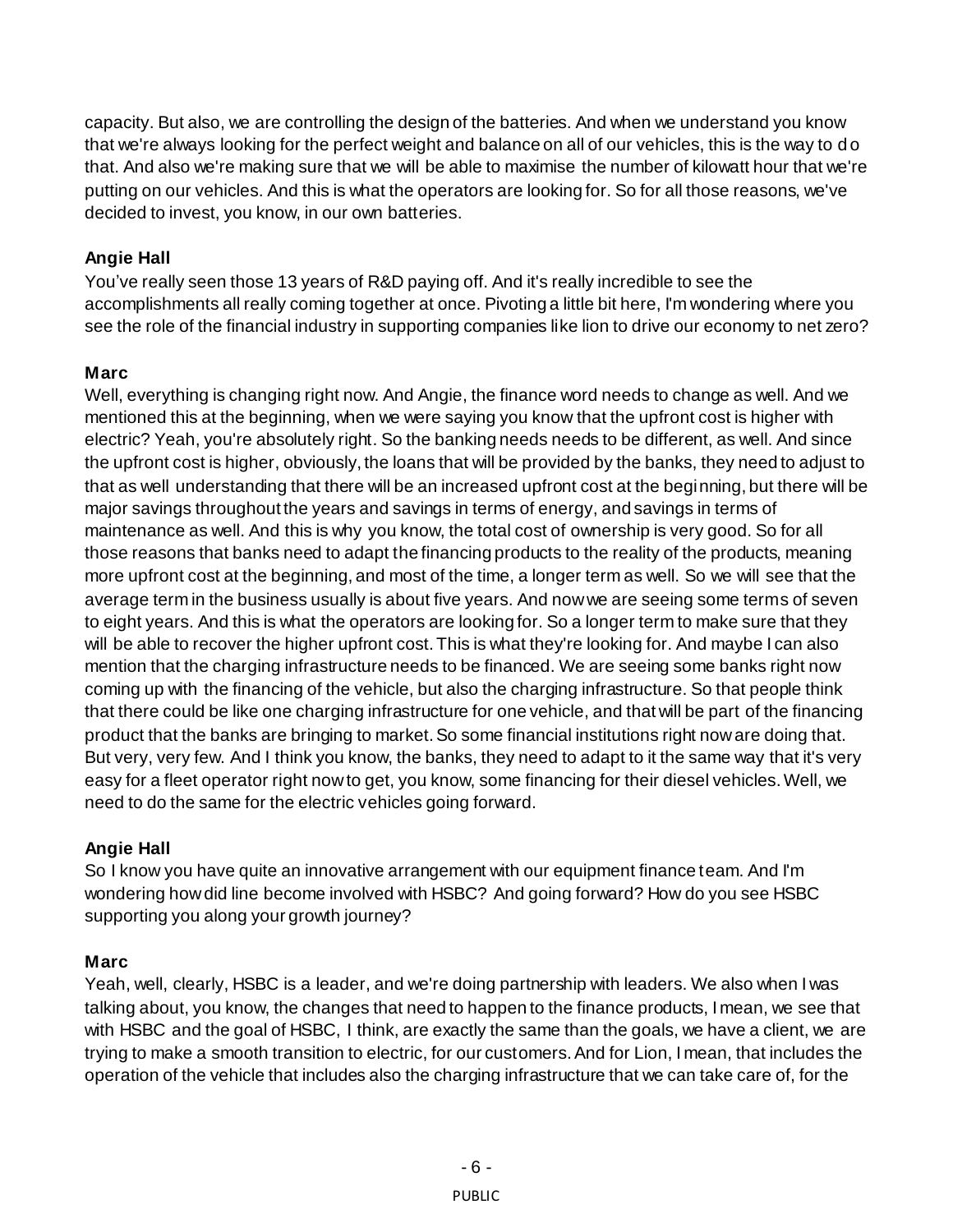customers with our group lion energy, but that also includes the financing of the products. So we have very attractive financing options, and we have very good options with HSBC.

# **Angie Hall**

That's great. And I think a lot of our customers and listeners will be interested to hear that from you. And I know over the last few years, the public commitment to sustainability and the focus on the role of corporates has increased so dramatically, which I think we've touched on a bit today and I'm curious, what would you say to a company that's at the stage today that you were at back in 2010. And considering a bold new direction focused on sustainability.

# **Marc**

There is so many things Angie I will tell them I think, you know, the one thing that comes to mind right away is the focus, I think we're looking for focus, you cannot be focused if you are offering all types of technologies. And some people are saying, you know, that some companies are kind of asked pregnant, because they're offering a little bit of everything, and then you can not be good at everything. And that's one of the reason why at Lion, we decided to focus on electric. So I think focus is really the way to go. Timing. Also, I mean, you know, that people are looking at putting electric trucks on buses on a very timely basis. So they're looking at this right now. So I think that will be a matter of timing, it's a matter of focus as well. And also, you can not do everything, when I'm talking about being focused. It's not only in terms of technology, it's also in terms of the kinds of products that you're bringing to market almost everyday we're getting calls Engie out people asking us to do cars, snowmobiles, electric boats, and all of that, and some other companies, I mean, are doing this already, which is great. And now, I mean, we've decided to focus on medium duty, and heavy duty electric trucks and buses. And this is what we're doing. And this is what we will keep doing. So focus should be the driver for all of those companies.

## **Angie Hall**

I think that's a great message to leave everyone with today. And thank you, Marc, for taking the time to be with us.

## **Marc**

Thank you so much, Angie, thanks for having me.

# **Angie Hall**

Innovation is at the heart of tackling some of our most pressing global problems. And Lion Electric is a fantastic example of how new ideas and bold action can help create more sustainable businesses. Lions efforts to drive the transition to all electric vehicles will clearly contribute to the improvement of not only our environment, but our society and overall quality of life. It is a great plan for transportation, and it is a business plan for the planet. This has been a special broadcast of what you don't know, a podcast series where we sit down with exciting and dynamic Canadian businesses to understand their unique journey and how HSBC is helping them along the way to find out more about anything you heard today, visit business.hsbc.ca.